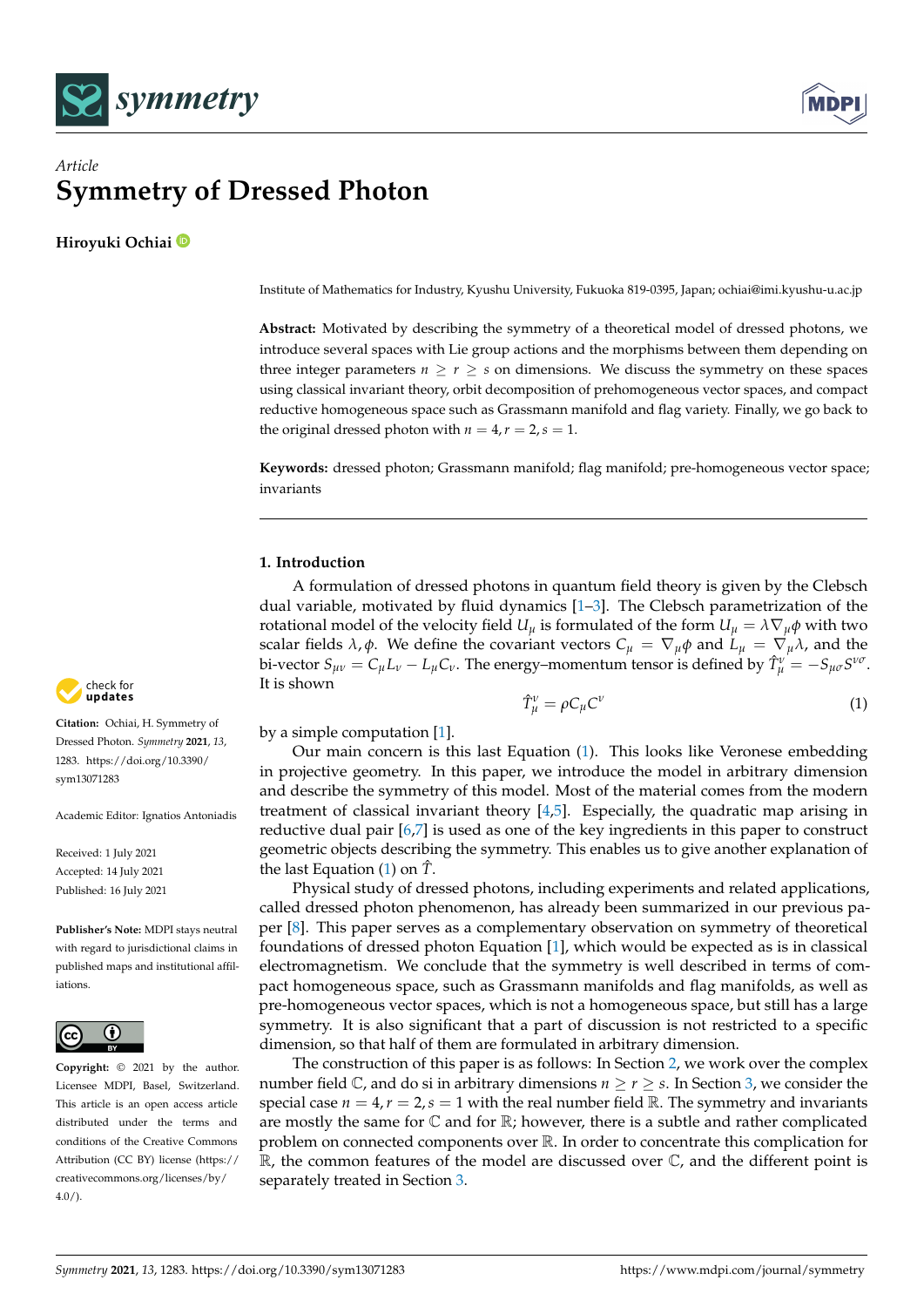#### <span id="page-1-0"></span>**2. The Model over the Complex Numbers**

### *2.1. Symmetry in Arbitrary Dimension*

Let  $M(n,r,\mathbb{C})$ , Sym $(n,\mathbb{C})$ , Alt $(n,\mathbb{C})$  be the set of *n* by *r* matrices, symmetric matrices, and skew-symmetric matrices with complex entries. We denote by  $M(n,r,\mathbb{C})_{rk\leq i}$  the subset consisting of matrices of rank at most *i*. The transpose of a matrix *X* is denoted by *X T* . Classical invariant theory gives the following maps:

Let *J*  $\in$  Alt $(r, \mathbb{C})$ <sub>rk=r</sub>. We define the map

$$
\mathbb{S}: M(n,r,\mathbb{C}) \longrightarrow Alt(n,\mathbb{C}) \text{ by } X \mapsto XJX^{T}.
$$

If  $r \geq n$ , then this map is surjective. If  $r < n$ , then the image of this map is  $\text{Alt}(n, \mathbb{C})_{\text{rk} \leq r}$ . This map is  $GL(n,\mathbb{C}) \times Sp(r,\mathbb{C})$ -equivariant, in the sense that  $\mathbb{S}(lXh) = l \mathbb{S}(X) l^T$  for any *l* ∈ *GL*( $n$ ,  $\mathbb{C}$ ) and  $h \in Sp(r, \mathbb{C})$ , where the symplectic group attached to *J* is defined by  $Sp(r, \mathbb{C}) = Sp(J, \mathbb{C}) = \{h \in M(r, \mathbb{C}) \mid hJh^{T} = J\}.$ 

Let  $g \in Sym(n, \mathbb{C})_{rk=n}$ . We define the map

$$
\mathbb{G}: M(n,r,\mathbb{C}) \longrightarrow \text{Sym}(r,\mathbb{C}) \quad \text{by} \quad X \mapsto X^T g X.
$$

If  $r \geq n$ , then this map is surjective. If  $r < n$ , then the image of this map is  $Sym(r, \mathbb{C})_{rk \leq n}$ . This map is  $O(n, \mathbb{C}) \times GL(r, \mathbb{C})$ -equivariant, in the sense that  $\mathbb{G}(lXh) = h^T \mathbb{G}(X)h$  for any  $l \in O(n, \mathbb{C})$  and  $h \in GL(r, \mathbb{C})$ , where the orthogonal group attached to *g* is defined by  $O(n, \mathbb{C}) = O(g, \mathbb{C}) = \{l \in M(n, \mathbb{C}) \mid l^Tgl = g\}$ . Especially, put  $r = n$  and restrict the domain, we define

$$
\mathbb{T}: \text{Alt}(n, \mathbb{C}) \longrightarrow \text{Sym}(n, \mathbb{C}) \quad \text{by} \quad X \mapsto XgX^{T} = -XgX = X^{T}gX.
$$

This is  $O(n, \mathbb{C})$ -equivariant:  $\mathbb{T}(lXl^T) = l \mathbb{T}(X) l^T$ .

From now on, we assume that  $n \geq r \geq s$ . Each  $GL(r, \mathbb{C})$ -orbit on Sym $(r, \mathbb{C})$  is parametrized by the rank. The closure relation of orbits is linear, so that the closure of  $\mathrm{Sym}(r,\mathbb{C})_{\mathrm{rk}=s}$  is  $\mathrm{Sym}(r,\mathbb{C})_{\mathrm{rk}\leq s}.$  We define

$$
Y(\mathbb{C}) = M(n,r,\mathbb{C})_{rk=r} \cap \mathbb{G}^{-1}(\text{Sym}(r,\mathbb{C})_{rk\leq s})
$$

Our main target is the description of the image of  $Y(\mathbb{C})$  by the map  $\mathbb{T} \circ \mathbb{S}$ :

$$
\operatorname{Sym}(r, \mathbb{C})_{\operatorname{rk}\leq s} \stackrel{\mathbb{G}}{\longleftarrow} M(n, r, \mathbb{C})_{\operatorname{rk}=r} \stackrel{\mathbb{S}}{\longrightarrow} \operatorname{Alt}(n, \mathbb{C}) \stackrel{\mathbb{T}}{\longrightarrow} \operatorname{Sym}(n, \mathbb{C}).
$$
 (2)

In order to state the main result, we introduce several auxiliary spaces and maps. We fix  $g' \in Sym(s, \mathbb{C})_{rk=s}$ . We define the maps

$$
\mathbb{V}: M(n, s, \mathbb{C}) \longrightarrow \text{Sym}(n, \mathbb{C}) \quad \text{by} \quad \mathbb{V}(X) = Xg'X^{T}.
$$
  

$$
\mathbb{V}': M(r, s, \mathbb{C}) \longrightarrow \text{Sym}(r, \mathbb{C}) \quad \text{by} \quad \mathbb{V}'(X') = X'g'X'^{T},
$$

Note that these maps are similar to  $\mathbb{G}$ , but transposed. Especially, the orthogonal group  $O(g', \mathbb{C})$  acts transitively on each fiber of an element of  $Sym(r, \mathbb{C})_{rk=s}$ .

We define *Z*( $\mathbb{C}$ ) to be the fiber product of the map  $\mathbb{G}: Y(\mathbb{C}) \to \text{Sym}(r, \mathbb{C})_{rk \leq s}$  and  $\mathbb{V}' : M(r, s, \mathbb{C})_{rk=s} \to \text{Sym}(r, \mathbb{C})_{rk\leq s}:$ 

$$
Z(\mathbb{C}) = Y(\mathbb{C}) \times_{Sym(r,\mathbb{C})_{rk \leq s}} M(r,s,\mathbb{C})_{rk=s}
$$
  
= { $(X,X') \in M(n,r,\mathbb{C}) \times M(r,s,\mathbb{C}) | rk(X) = r, rk(X') = s, X^T g X = X' g' X'^T$  }.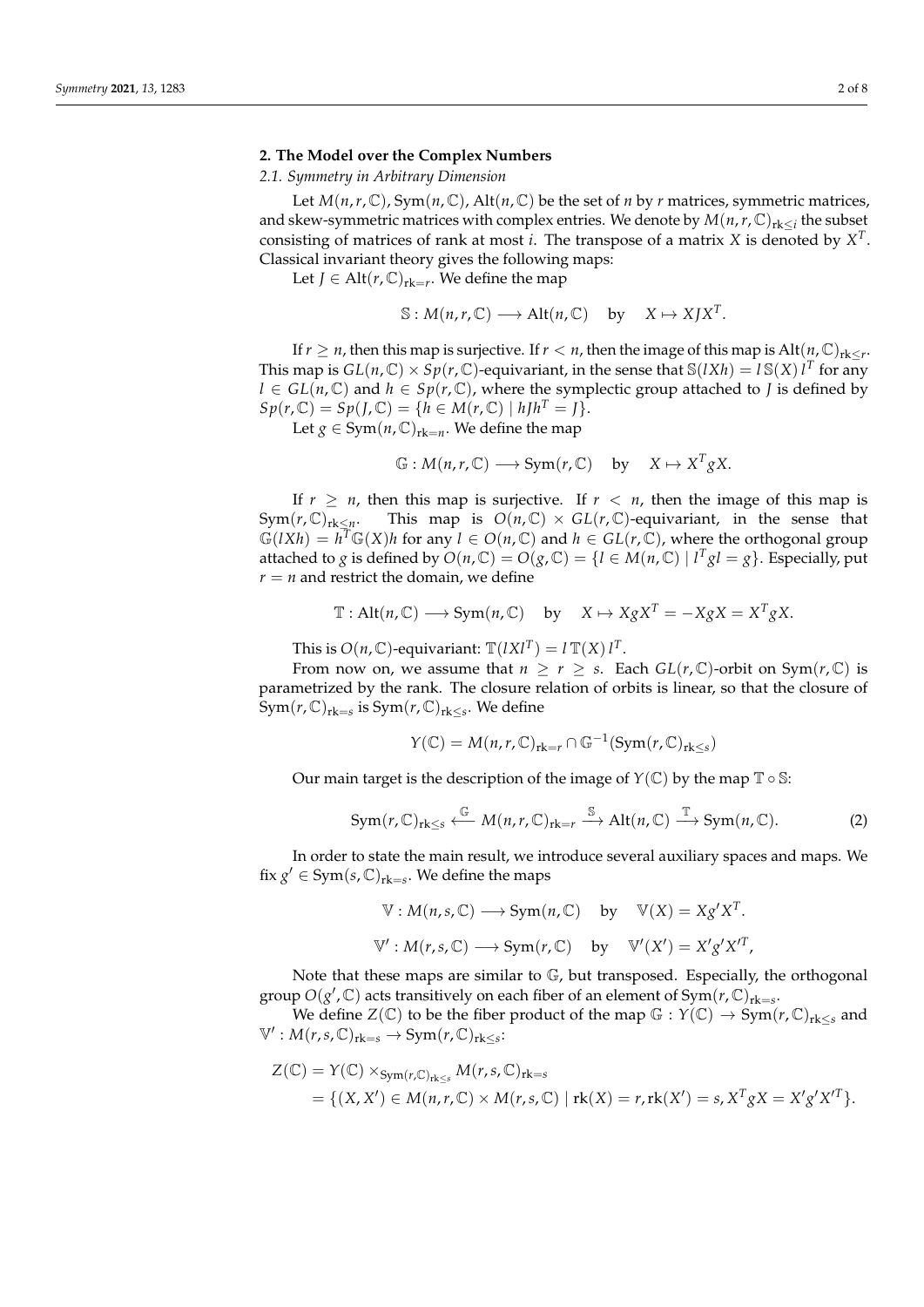We have the commutative diagram

<span id="page-2-1"></span>
$$
M(n,r,\mathbb{C}) \leftarrow Y(\mathbb{C}) \leftarrow \mathbb{\tilde{V}}' \qquad Z(\mathbb{C})
$$
  
\n
$$
\mathbb{G} \downarrow \qquad \mathbb{G} \downarrow \qquad \qquad \mathbb{Z}(\mathbb{C})
$$
  
\n
$$
\text{Sym}(r,\mathbb{C}) \leftarrow \text{Sym}(r,\mathbb{C})_{rk\leq s} \leftarrow \mathbb{V}' \qquad M(r,s,\mathbb{C})_{rk=s}
$$
  
\n(3)

where the right square is Cartesian.

The map  $\mathbb{T} \circ \mathbb{S}$  does not factor through the map  $\mathbb{V}$ . However, when we lift the map from  $Y(\mathbb{C})$  to  $Z(\mathbb{C})$ , the map factor through V. To be more precise, we have the following:

<span id="page-2-0"></span>**Theorem 1.**  $(\mathbb{T} \circ \mathbb{S})(X) = (\mathbb{V} \circ \phi)(X, X')$  for all  $(X, X') \in Z(\mathbb{C})$ , where we define

$$
\phi: M(n,r,\mathbb{C})_{rk=r} \times M(r,s,\mathbb{C})_{rk=s} \longrightarrow M(n,s,\mathbb{C})_{rk=s} \quad by \quad (X,X') \mapsto XJX' \tag{4}
$$

**Proof.** 
$$
(\mathbb{T} \circ \mathbb{S})(X) = \mathbb{T}(XJX^T) = (XJX^T)g(XJX^T)^T = XJ\mathbb{G}(X)J^TX^T
$$
  
=  $XJ\mathbb{V}'(X')J^TX^T = (XJX')g'(XJX')^T = \mathbb{V}(XJX') = (\mathbb{V} \circ \phi)(X, X'). \quad \Box$ 

This theorem is illustrated as the following commutative diagram:

$$
Z(\mathbb{C}) \longrightarrow M(n,r,\mathbb{C})_{rk=r} \times M(r,s,\mathbb{C})_{rk=s} \longrightarrow M(n,s,\mathbb{C})_{rk=s}
$$
  
\n
$$
\widetilde{\mathbb{V}}' \downarrow \qquad \qquad \downarrow \qquad \qquad \downarrow \qquad \qquad \mathbb{V}
$$
  
\n
$$
Y(\mathbb{C}) \longrightarrow M(n,r,\mathbb{C})_{rk=r} \xrightarrow{\mathbb{S}} \text{Alt}(n,\mathbb{C}) \xrightarrow{\mathbb{T}} \text{Sym}(n,\mathbb{C})
$$
  
\n(5)

Note that the maps  $\mathcal{S}, \mathbb{G}, \mathbb{T}, \mathbb{V}, \mathbb{V}'$  are common in classical invariant theory and theory of reductive dual pair, though the space  $Y(\mathbb{C})$  and  $Z(\mathbb{C})$  is unique in our setting.

### *2.2. Grassmann and Flag Manifold*

We will show that the map  $\phi$  introduced in Theorem [1](#page-2-0) has an interpretation in the projective setting. We still assume  $n \geq r \geq s$ . The Grassmann manifold Grass $(n, r, \mathbb{C})$  is the set of  $r$ -dimensional subspace of  $\mathbb{C}^n$ . This is identified with

$$
M(n,r,\mathbb{C})_{\mathrm{rk}=r}/GL(r,\mathbb{C})\cong \mathrm{Grass}(n,r,\mathbb{C}).
$$

Every *r*-dimensional subspace of  $\mathbb{C}^n$  is spanned by *r* linear independent column vectors in C*<sup>n</sup>* .

The flag manifold Flag( $n; k_1, \ldots, k_m$ , C) is the set of flags of type ( $k_1, k_2, \ldots, k_m$ ), which is defined to be a sequence of subspaces  $V_1 \subset V_2 \subset \cdots \subset V_m$  of  $\mathbb{C}^n$ , where  $1 \leq k_1 < k_2 < k_1$  $\cdots < k_m < n$ , with dim  $V_i = k_i$  ( $i = 1, \ldots, m$ ). Grassmann manifold is a special case of flag manifolds with  $m = 1$ . On the other hand, a flag variety is regarded as the incidence variety of the product of Grassmann manifolds. For example,  $Flag(n; k_1, k_2, \mathbb{C}) = \{(V_1, V_2) \in$ Grass(*N*,  $k_1$ ,  $\mathbb{C}$ ) × Grass(*N*,  $k_2$ ,  $\mathbb{C}$ ) |  $V_1 \subset V_2$ }. We have an isomorphism

$$
(M(n,r,\mathbb{C})_{rk=r} \times M(r,s,\mathbb{C})_{rk=s})/(GL(r,\mathbb{C}) \times GL(s,\mathbb{C})) \cong Flag(n;s,r,\mathbb{C}).
$$

In the following commutative diagram, each space in the upper line, which arises in Theorem [1,](#page-2-0) is a locally closed subset of an affine space, while each space in the lower line is a projective variety.

$$
M(n,r,\mathbb{C})_{rk=r} \longleftarrow M(n,r,\mathbb{C})_{rk=r} \times M(r,s,\mathbb{C})_{rk=s} \xrightarrow{\phi} M(n,s,\mathbb{C})_{rk=s}
$$
\n
$$
\downarrow \qquad \qquad \downarrow \qquad \qquad (6)
$$
\n
$$
\text{Grass}(n,r,\mathbb{C}) \longleftarrow \text{Flag}(n;s,r,\mathbb{C}) \longrightarrow \text{Grass}(n,s,\mathbb{C}).
$$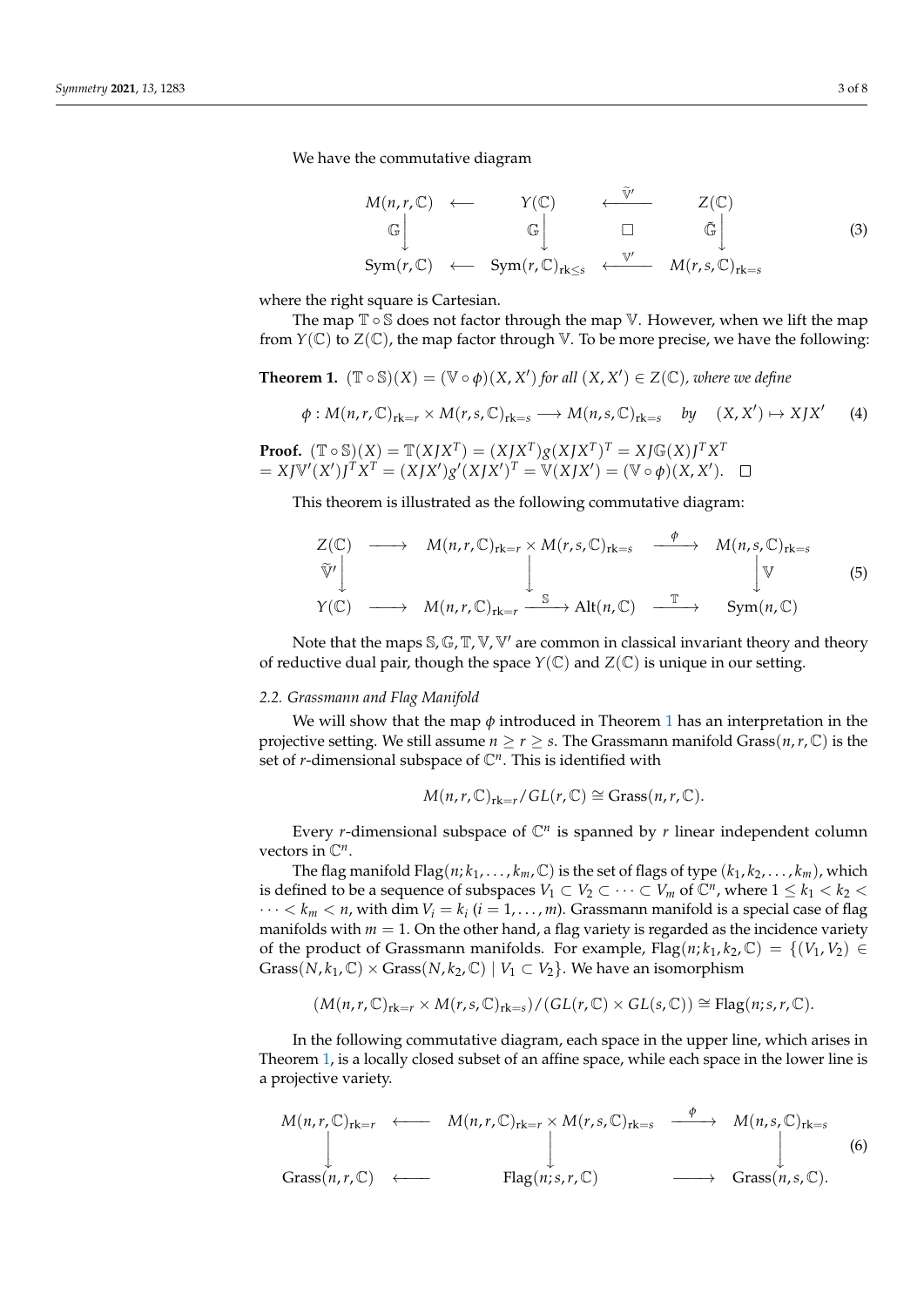The maps in the lower line are given by  $V_2 \leftarrow (V_1, V_2) \mapsto V_1$ . This double fibration is often used in Radon transform and Heck correspondence [\[9\]](#page-7-4).

In the case  $r = 2$ , the map

$$
\mathbb{S}: M(n,2,\mathbb{C})_{rk=2} \longrightarrow Alt(n,\mathbb{C})_{rk=2}
$$

induces the Plücker embedding

$$
\text{Grass}(n,2,\mathbb{C}) \longrightarrow \text{Alt}(n,\mathbb{C})_{\text{rk}=2}/\mathbb{C}^{\times} \subset \mathbb{P}^{n(n-1)/2-1}(\mathbb{C}).
$$

# <span id="page-3-0"></span>**3. The Model over Real Numbers**

We now consider the special case  $n = 4, r = 2, s = 1$ , and replace  $\mathbb{C}$  by  $\mathbb{R}$ . Let  $J = \begin{pmatrix} 0 & 1 \ -1 & 0 \end{pmatrix}$  be the standard non-degenerate skew-symmetric matrix. Note that  $J^T = -J$ and det *J* = 1. Let *g* be the diagonal matrix with diagonal entries  $(1, -1, -1, -1)$ . Finally, we put  $g' = 1$ .

Most of the story in the previous section does hold over the real number field  $\mathbb R$  as well. However, the disconnectedness makes things complicated. For example, although the map  $\mathbb{V}' : M(2, 1, \mathbb{C}) \longrightarrow \text{Sym}(2, \mathbb{C})_{\text{rk}\leq 1}$  given by  $\mathbb{V}'(\tilde{X'}) = X'X'^T$  is surjective, the map  $\mathbb{V}': M(2, 1, \mathbb{R}) \longrightarrow \mathrm{Sym}(2, \mathbb{R})_{\mathrm{rk} \leq 1}$  is not surjective, because  $\begin{pmatrix} 0 & 0 \ 0 & -1 \end{pmatrix}$  $0 -1$  is not in the image. In order to improve this defect, we introduce a non-zero scalar multiplication so that we modify the map  $\mathbb{V}'$  by  $\mathbb{V}_2$  given below [\(7\)](#page-4-0).

#### *3.1. Quadratic Polynomial*

Let us consider the matrix  $X = (C, L)$  $\sqrt{ }$  $\overline{\mathcal{L}}$ *C*<sup>0</sup> *L*<sup>0</sup> *C*<sup>1</sup> *L*<sup>1</sup> *C*<sup>2</sup> *L*<sup>2</sup> *C*<sup>3</sup> *L*<sup>3</sup>  $\setminus$  $\Big\} \in M(4, 2, \mathbb{R})$  with the column

vectors  $C, L \in \mathbb{R}^4$ . Here,  $M(m, n, \mathbb{R})$  the set of *m* by *n* matrices with real coefficients. The entry of the map

$$
\mathbb{S}: M(4,2,\mathbb{R}) \ni X \mapsto XJX^T \in \text{Alt}(4,\mathbb{R})_{\text{rk}\leq 2}
$$

is given by

$$
\mathbb{S}_{\mu\nu}(X) = (XIX^T)_{\mu\nu} = C_{\mu}L_{\nu} - L_{\mu}C_{\nu},
$$

which realizes the definition of  $S_{\mu\nu}$ . The map S is  $GL(4,\mathbb{R}) \times SL(2,\mathbb{R})$ -equivariant, where we remark the accidental isomorphism of lower rank groups:

$$
SL(2,\mathbb{R}) = \{h \in M(2,\mathbb{R}) \mid \det h = 1\} = Sp(2,\mathbb{R}) = \{h \in M(2,\mathbb{R}) \mid hJh^{T} = J\}
$$

The action of *GL*(4,  $\mathbb{R}$ ) on Alt(4,  $\mathbb{R}$ ) is prehomogeneous [\[10\]](#page-7-5). The image Alt(4,  $\mathbb{R}$ )<sub>rk</sub>  $\lt$ 2 is the complement of the open  $GL(4,\mathbb{R})$ -orbit  $Alt(4,\mathbb{R})_{rk=4}$ , and its defining equation is given by the basic relative invariant, Pfaffian

$$
Pf(S) = S_{01}S_{23} + S_{02}S_{31} + S_{03}S_{12}.
$$

Then, the singular set  $\text{Alt}(4,\mathbb{R})_{rk\leq 2} = \{S \in \text{Alt}(4,\mathbb{R}) \mid \text{Pf}(S) = 0\}$  is the zero locus of Pfaffian, and the open orbit Alt $(4,\mathbb{R})_{rk=4}$  has two connected components  $\{S \in \text{Alt}(4,\mathbb{R}) \mid$  $\pm$ Pf(*S*) > 0}. The relation Pf(*S*) = 0 is considered as a Plücker relation of Grassmann manifold Grass $(4, 2, \mathbb{R})$ .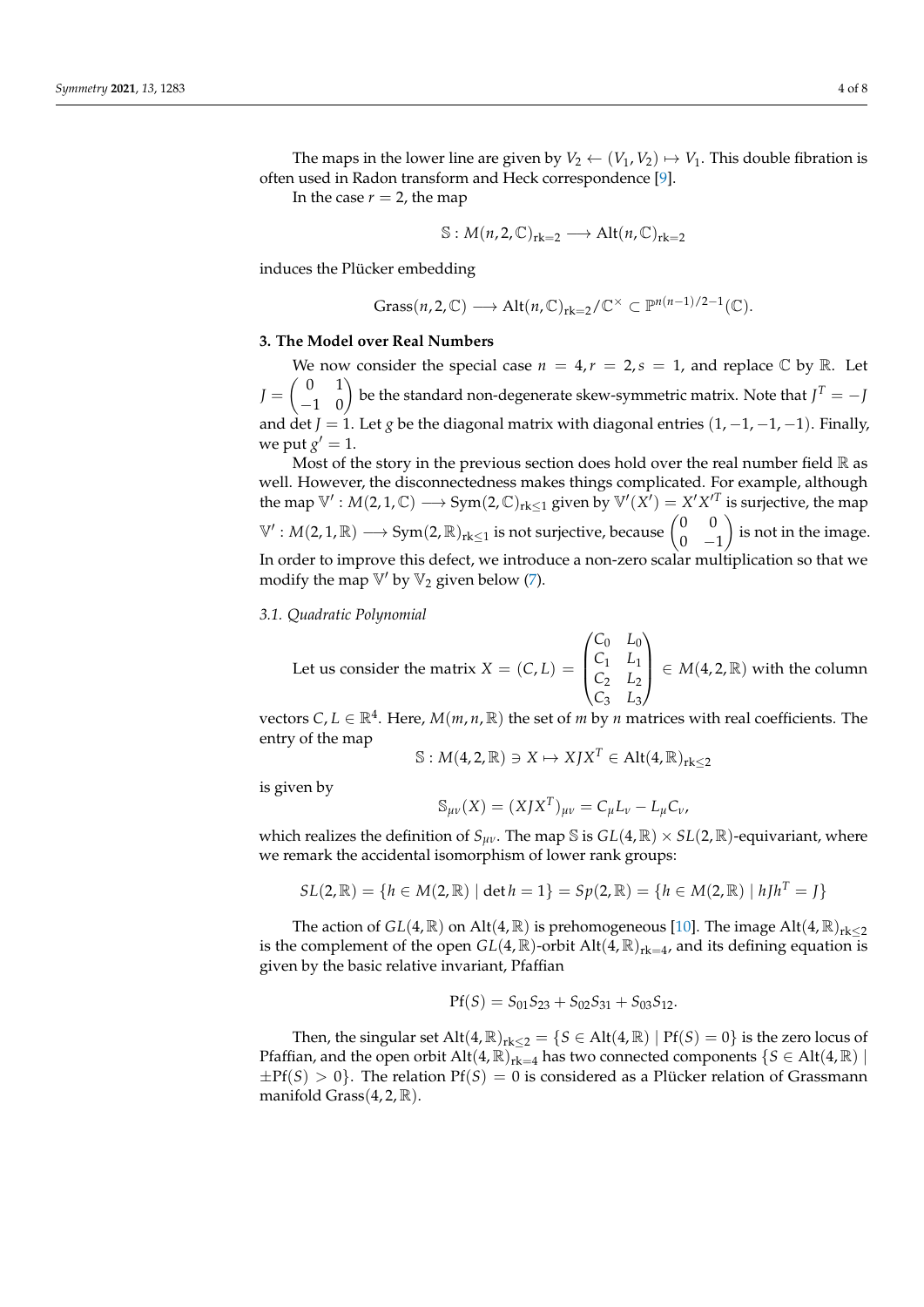*3.2. Symmetry Breaking*

We restrict the general linear group  $GL(4,\mathbb{R})$  to the subgrouop  $O(1,3)$ . Let  $\sqrt{ }$ 1 0 0 0  $\setminus$ 

 $g =$  $\overline{\mathcal{L}}$  $0 \t -1 \t 0 \t 0$  $0 \t 0 \t -1 \t 0$  $0 \t 0 \t -1$ be the standard non-degenerate symmetric matrix with signature

(1, 3). Define Lorentz group (indefinite orthogonal group of signature (1, 3)) by

$$
O(1,3) = \{ l \in M(4,\mathbb{R}) \mid l^T g l = g \}.
$$

Gram matrix with respect to this metric is given by the map

$$
\mathbb{G}: M(4,2,\mathbb{R})\ni X\mapsto X^TgX\in Sym(2,\mathbb{R})
$$

where Sym( $n$ ,  $\mathbb{R}$ ) is the set of real symmetric matrices of size  $n$ . The map  $\mathbb{G}$  is  $O(1,3) \times$ *GL*(2, R)-equivariant:

$$
\mathbb{G}(lXh) = h^T \mathbb{G}(X)h, \quad \forall l \in O(1,3), h \in GL(2,\mathbb{R}).
$$

We define

$$
Y(\mathbb{R}) := M(4,2,\mathbb{R})_{\mathrm{rk}=2} \cap \mathbb{G}^{-1}(\mathrm{Sym}(2,\mathbb{R})_{\mathrm{rk}\leq 1}),
$$

an  $O(1, 3) \times SL(2, \mathbb{R})$ -invariant subset of  $M(4, 2, \mathbb{R})$ . Moreover, let

$$
S^1 := \{ \mathbf{v} = \begin{pmatrix} v_1 \\ v_2 \end{pmatrix} \in \mathbb{R}^2 \mid v_1^2 + v_2^2 = 1 \}
$$

and an analogue of Veronese map is defined by

<span id="page-4-0"></span>
$$
\mathbb{V}_2: S^1 \times \mathbb{R}^\times \ni (\mathbf{v}, -\rho) \mapsto -\rho \mathbf{v} \mathbf{v}^T \in \text{Sym}(2, \mathbb{R})_{\text{rk}\leq 1}.
$$
 (7)

The fiber product of two maps

$$
\begin{aligned}\n\mathbb{G}: Y(\mathbb{R}) &\longrightarrow \text{Sym}(2, \mathbb{R})_{\text{rk}\leq 1}, & \tilde{C} &\mapsto \mathbb{G}(\tilde{C}), \\
\mathbb{V}_2: S^1 \times \mathbb{R}^\times &\to \text{Sym}(2, \mathbb{R})_{\text{rk}\leq 1}, & \quad (\mathbf{v}, -\rho) &\mapsto -\rho \mathbf{v} \mathbf{v}^T\n\end{aligned}
$$

is defined by

$$
Z(\mathbb{R}) := Y(\mathbb{R}) \times_{Sym(2,\mathbb{R})_{rk\leq 1}} (S^1 \times \mathbb{R}^{\times})
$$
  
= { (X, v, - $\rho$ )  $\in M(4, 2, \mathbb{R})_{rk=2} \times S^1 \times \mathbb{R}^{\times} | \mathbb{G}(X) = -\rho vv^T },$ 

then we obtain a real counterpart of  $(3)$ :

$$
\begin{array}{ccc}\nZ(\mathbb{R}) & \xrightarrow{\tilde{\mathbb{V}}_2} & Y(\mathbb{R}) \\
& \tilde{\mathbb{G}} & & \downarrow \mathbb{G} \\
S^1 \times \mathbb{R}^\times & \xrightarrow{\mathbb{V}_2} & \text{Sym}(2, \mathbb{R})_{\text{rk} \le 1}\n\end{array}
$$

*3.3. Tensor T*ˆ

The map

$$
\mathbb{T}: Alt(4,\mathbb{R}) \ni S \mapsto -SgS \in Sym(4,\mathbb{R})
$$

has been defined to be compatible with  $\hat{T}^{\nu}_{\mu} = -S_{\mu\sigma}S^{\nu\sigma}$ . This map is  $O(1,3)$ -equivariant

$$
\mathbb{T}(ISI^T) = I\mathbb{T}(S)I^T, \quad \forall l \in O(1,3)
$$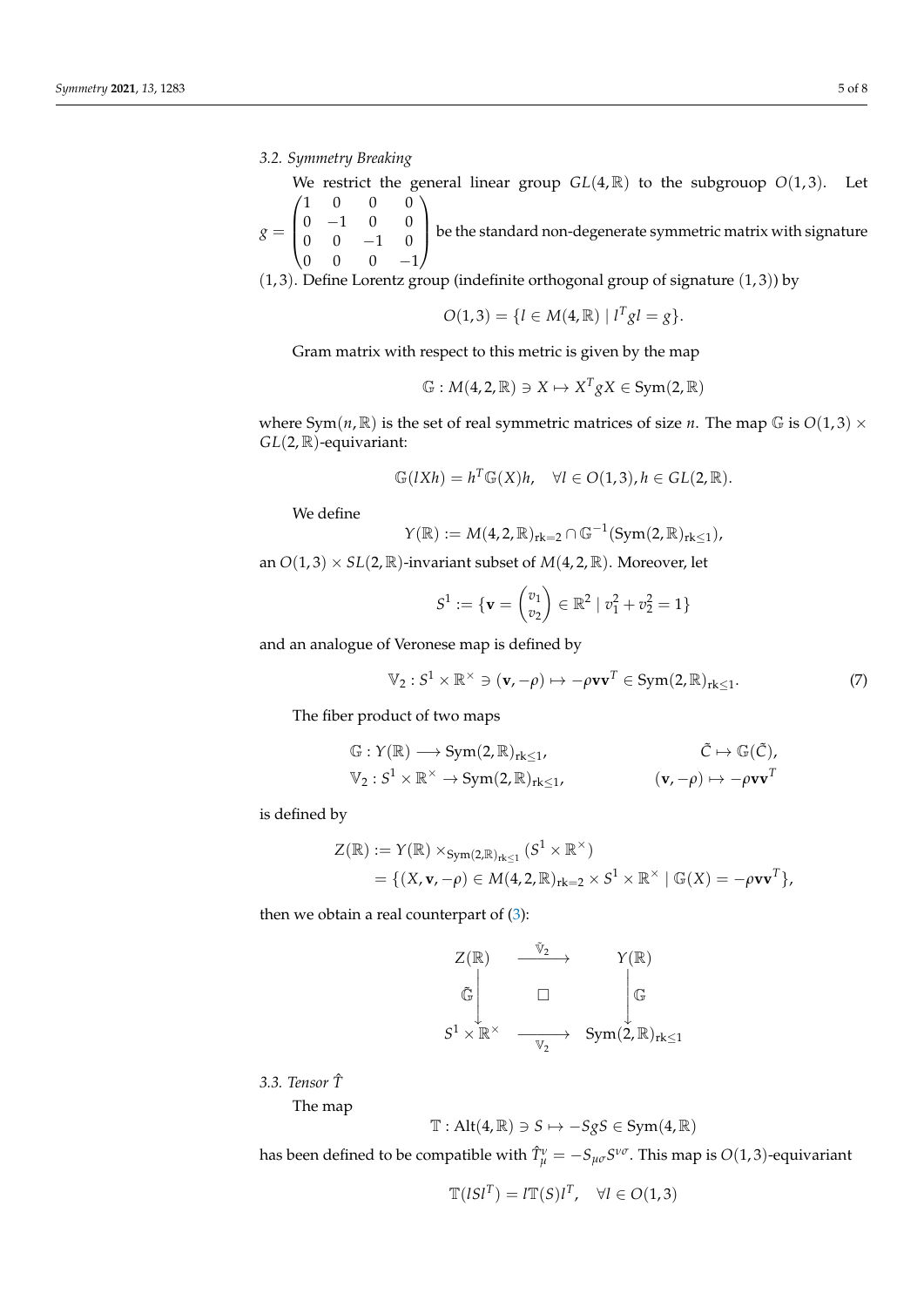We replace  $\phi$  by  $\Phi$ , and  $\mathbb{V}$  by  $\mathbb{V}_4$  given as follows:

$$
\Phi: Z(\mathbb{R}) \ni (X, \mathbf{v}, -\rho) \mapsto (XJ\mathbf{v}, -\rho) \in M(4, 1, \mathbb{R})_{\mathrm{rk}=1} \times \mathbb{R}^{\times},
$$
  

$$
\mathbb{V}_4: \mathbb{R}^4 \times \mathbb{R}^{\times} \ni (\mathbf{w}, -\rho) \mapsto \rho \mathbf{w} \mathbf{w}^T \in \mathrm{Sym}(4, \mathbb{R})_{\mathrm{rk}\leq 1}.
$$

**Theorem 2.**  $(\mathbb{T} \circ \mathbb{S})(X) = (\mathbb{V}_4 \circ \Phi)(X, \mathbf{v}, -\rho)$  *for all*  $(X, \mathbf{v}, -\rho) \in Z(\mathbb{R})$ *.* 

**Proof.**  $(\mathbb{T} \circ \mathbb{S})(X) = (XJX^{T})g(XJX^{T})^{T} = XJ\mathbb{G}(X)J^{T}X^{T} = -XJ\rho\mathbf{v}\mathbf{v}^{T}J^{T}X^{T}$  $= \mathbb{V}_4((XJv, -\rho)) = (\mathbb{V}_4 \circ \Phi)((X, v, -\rho)).$ 

This theorem is illustrated as

$$
Z(\mathbb{R}) \longrightarrow M(4,2,\mathbb{R})_{rk=2} \times S^1 \times \mathbb{R}^{\times} \longrightarrow M(4,1,\mathbb{R})_{rk=1} \times \mathbb{R}^{\times}
$$
  
\n
$$
\begin{array}{ccc}\n\tilde{\mathbb{V}}_2 \\
Y(\mathbb{R}) & \longrightarrow M(4,2,\mathbb{R})_{rk=2} \xrightarrow{\mathbb{S}} \text{Alt}(4,\mathbb{R})_{rk=2} & \xrightarrow{\mathbb{T}} & \text{Sym}(4,\mathbb{R})\n\end{array}
$$

*3.4. Grassmann and Flag Manifold*



The flag manifold is realized as an incidence variety of the product of two Grassmann manifold:

Flag(4; 1, 2, R) = {
$$
(V_1, V_2)
$$
 | dim  $V_1$  = 1, dim  $V_2$  = 2,  $V_1 \subset V_2 \subset \mathbb{R}^4$ }  
Flag(4; 1, 2, R) = { $(V_1, V_2)$  ∈ Grass(4, 1, R) × Grass(4, 2, R) |  $V_1 \subset V_2$  }.

For  $(X, \mathbf{v}) \in M(4, 2, \mathbb{R})_{\text{rk}=2} \times S^1$ , two column vectors of  $X$  spans a two-dimensional subspace  $V_2$ , and a column vector  $X$ **Jv** generate a one-dimensional subspace  $V_1$  in  $V_2$ . The map

$$
\begin{array}{rcl}\n\text{Grass}(4,2,\mathbb{R}) & \longleftarrow & \text{Flag}(4;1,1,2,\mathbb{R}) & \longrightarrow & \text{Grass}(4,1,\mathbb{R}) \\
\hspace{2.5cm}V_2 & \leftarrow & (V_1,V_2) & \mapsto & V_1 \\
 X & \leftarrow & (X,\mathbf{v}) & \mapsto & XJ\mathbf{v}\n\end{array}
$$

is the double fibration.

*3.5. The Interpretation of the Off-Shell Condition*

The vectors *C* and *L* in Clebsch parametrization should satisfy the following off-shell conditions [\[2\]](#page-6-3):

<span id="page-5-0"></span>
$$
C_{\nu}C^{\nu}=0, L_{\nu}C^{\mu}=0, L_{\nu}L^{\mu}=-\rho.
$$
 (8)

We put $\bar{R} := \begin{pmatrix} 0 & 0 \\ 0 & 0 \end{pmatrix}$ 0 −*ρ* . Then, the condition [\(8\)](#page-5-0) is written as

$$
\mathbb{G}(X) = \overline{R}.
$$

In particular, in the case  $\mathbf{v} = \begin{pmatrix} 0 & 0 \\ 1 & 1 \end{pmatrix}$ 1  $\left( \begin{array}{c} 0 \end{array} \right) \in S^1$ , we compute the maps  $\mathbb{V}_2$ ,  $\Phi$  and  $\mathbb{V}_4$ :

• 
$$
\mathbb{V}_2((\mathbf{v}, -\rho)) = -\rho \mathbf{v} \mathbf{v}^T = \bar{R},
$$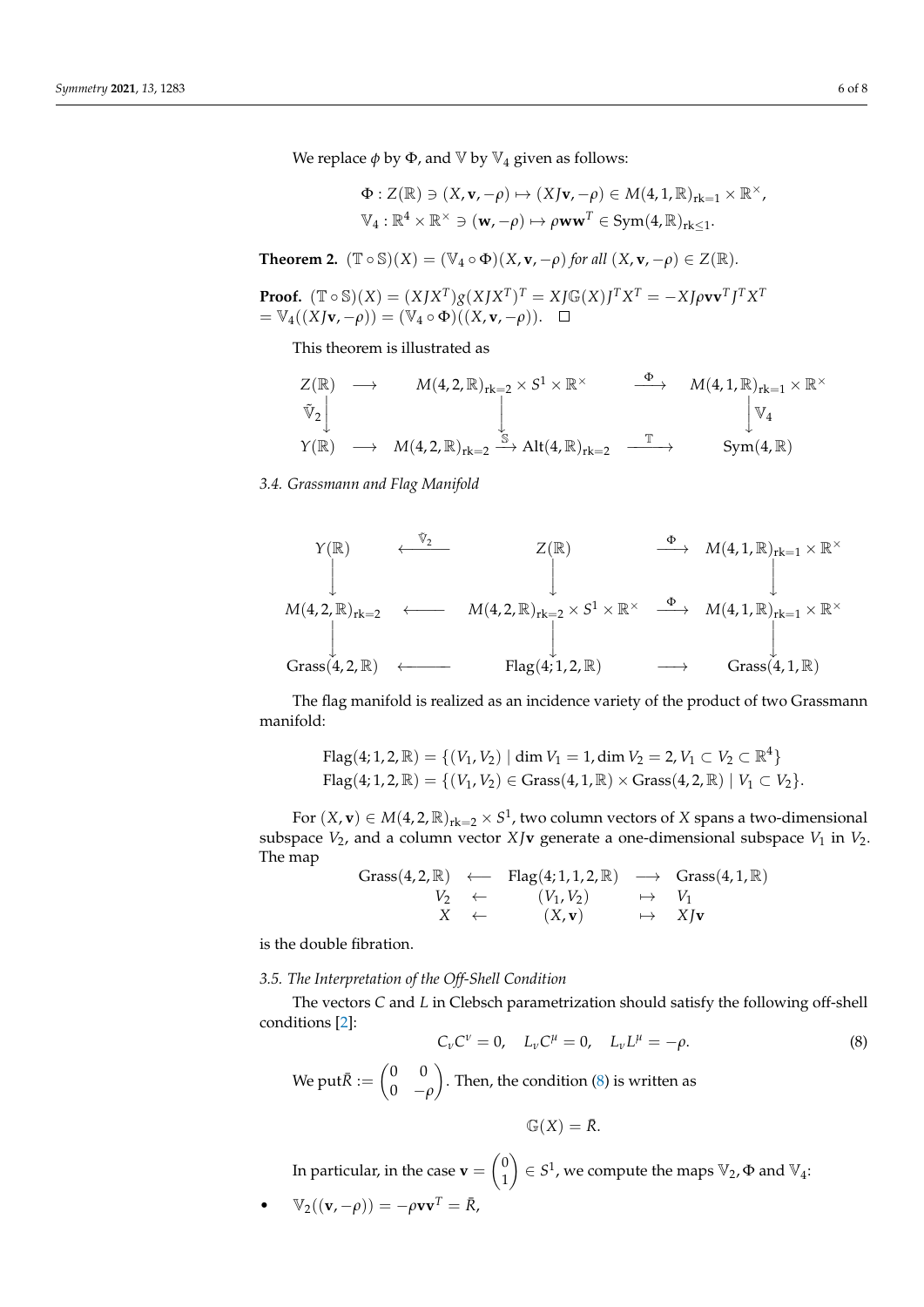• (**w**, −*ρ*) =  $\Phi((X, \mathbf{v}, -\rho)) = (XJ\mathbf{v}, -\rho) = (C, -\rho)$ , this implies **w** = *C*,

• 
$$
\mathbb{V}_4((\mathbf{w}, -\rho)) = \rho \mathbf{w} \mathbf{w}^T = \rho C C^T = \hat{T}.
$$

This coincides with the result in [\[2\]](#page-6-3). An unnatural *J* in the definition of  $\Phi$  is for the sake of compatibility with the existing formula.

We now remark  $R \in \text{Sym}(2, \mathbb{R})_{rk \leq 1}$ .

$$
\begin{array}{ccc}\n\mathbb{G}^{-1}(\bar{R}) & \longrightarrow & \mathbb{Y}(\mathbb{R}) \\
\downarrow & & \downarrow & \\
\downarrow & & \downarrow & \downarrow \\
\bar{R} & \in & \text{Sym}(2, \mathbb{R})_{\text{rk}=1}\n\end{array}
$$

The group  $GL(2,\mathbb{R})$  acts on  $Sym(2,\mathbb{R})_{rk=1}$  and the stabilizer at  $\overline{R}$  is a Borel subgroup

 $Z/m$ <sup>3</sup>

$$
B=\left\{\begin{pmatrix}a&0\\c&d\end{pmatrix}\right\}\subset GL(2,\mathbb{R}).
$$

Then,  $\mathbb{G}$  :  $Y(\mathbb{R}) \longrightarrow Sym(2,\mathbb{R})_{rk=1}$  is a  $GL(2,\mathbb{R})$ -equivariant bundle. We regard the off-shell condition specifies a fiber of this bundle. A symmetry is hidden in the horizontal direction of this bundle, the group action of *GL*(2, R). Of course, form the Clebsch parametrization point of view, the role of *C* and *L* is not the same; the off-shell condition specifies the special isotropic direction for *C*: the choice of this direction is controlled by the homogeneous space *GL*(2, R)/*B*.

# **4. Discussion**

We describe the symmetry of equations of dressed photon in a general manner. The tensor *S* is understood as an affine version of Plücker coordinates of Grassmann manifold Grass(4, 2,  $\mathbb{R}$ ). The splitting expression of the tensor  $\hat{T}$  is related with an affine version of flag manifold Flag(4; 1, 2,  $\mathbb{R}$ ). We find the off-shell condition [\(8\)](#page-5-0) chooses the special fiber of the homogeneous bundle. This mathematical interpretation of the choice may have a physical interpretation, especially in the context of Clebsch variables, however, which must be a future work. We also remark that the existence of the symmetry in arbitrary dimension suggests a feedback from the theory of dressed photon to the theory of reductive dual pairs on the pullback of nilpotent orbits [\[6\]](#page-7-1), which is also a topic of future study.

**Funding:** This research received no external funding.

**Institutional Review Board Statement:** Not applicable.

**Informed Consent Statement:** Not applicable.

**Data Availability Statement:** Not applicable.

**Acknowledgments:** This research was partially supported by 2019 IMI Joint Use Research Program Workshop "Basic mathematical studies on dressed photon phenomena". The author thanks the anonymous reviewer for their questions and comments, which helped them to improve the quality of this article.

**Conflicts of Interest:** The author declares no conflict of interest.

# **References**

- <span id="page-6-0"></span>1. Sakuma, H.; Ojima, I.; Ohtsu, M. Dressed photons in a new paradigm of off-shell quantum fields. *Prog. Quantum Electron.* **2017**, *55*, 74–87. [\[CrossRef\]](http://doi.org/10.1016/j.pquantelec.2017.07.006)
- <span id="page-6-3"></span>2. Sakuma, H.; Ojima, I.; Ohtsu, M. Gauge symmetry breaking and emergence of Clebsch-dual electromagnetic field as a model of dressed photons. *Appl. Phys. A* **2017**, *123*, 750. [\[CrossRef\]](http://dx.doi.org/10.1007/s00339-017-1364-9)
- <span id="page-6-1"></span>3. Saigo, H.; Ojima, I.; Ohtsu, M. Dressed photons from the viewpoint of photon localization: The entrance to the off-shell science. *Appl. Phys. A* **2017**, *123*, 724. [\[CrossRef\]](http://dx.doi.org/10.1007/s00339-017-1345-z)
- <span id="page-6-2"></span>4. Howe, R. Transcending classical invariant theory. *J. Am. Math. Soc.* **1989**, *2*, 535–552. [\[CrossRef\]](http://dx.doi.org/10.1090/S0894-0347-1989-0985172-6)